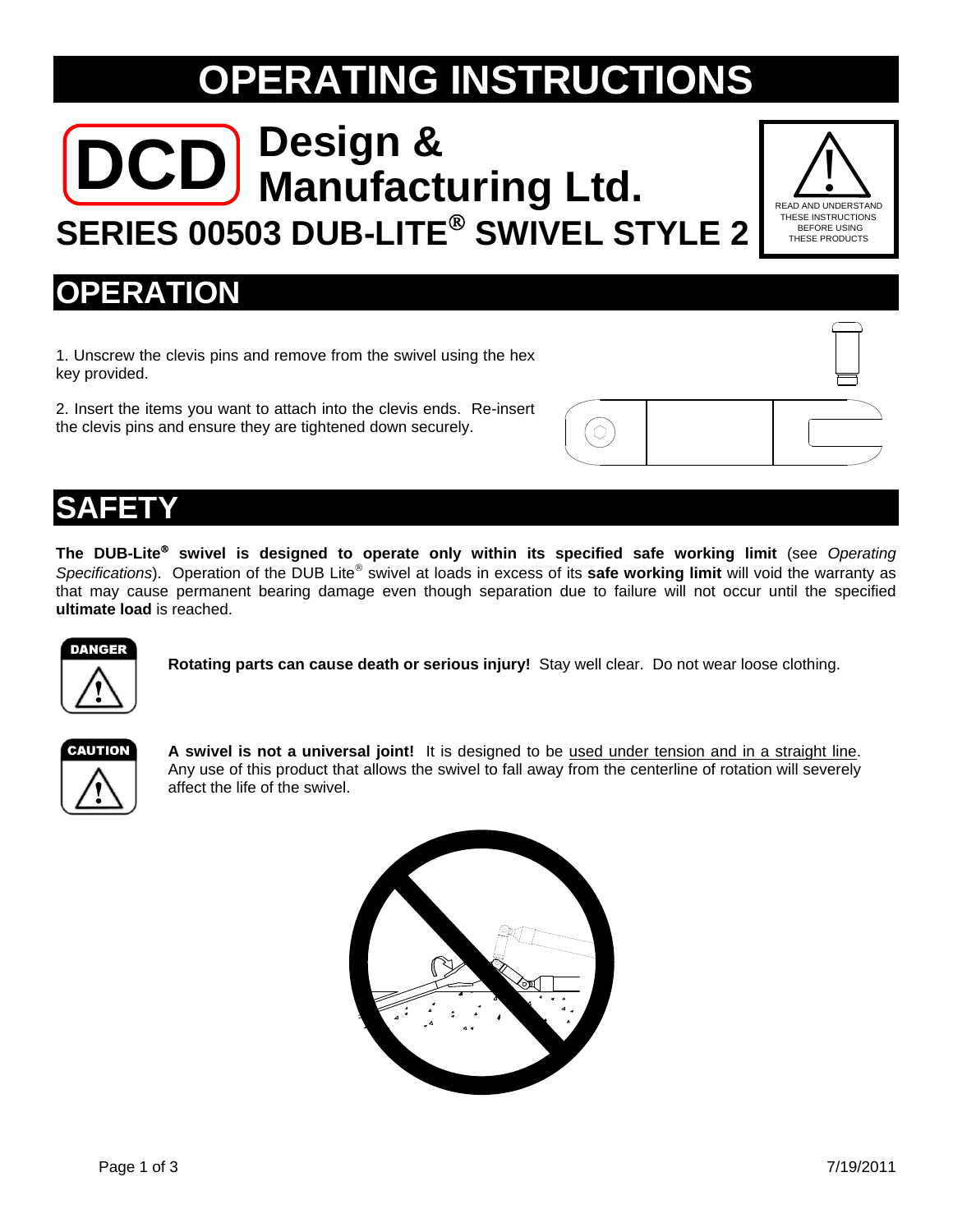# **PERATING INSTRUCTIONS**

### **SAFETY – continued**

Use the following procedure for attaching the swivel to the reamer. This procedure will ensure maximum safety for personnel in the area of operation and avoid unnecessary side loads on the swivel which may cause permanent damage.



**Step 1** Pre-ream hole to minimum of one drill rod length.

**Step 2** Push reamer back to surface. Attach Dub-Swivel and Duct Puller to reamer.

**Step 3** Pull back **without rotation** for the length of the pre-reamed hole.

**Step 4** Start rotation slowly and continue pullback.



**Make sure that all components of the pulling system are able to withstand the maximum pulling loads**. Components not rated for the pull force may break and release the stored energy of the pull. Never use a worn, defective or incomplete component.



**Be prepared for the unexpected.** Always use recognized safety practices and wear recognized safety equipment.



**Replace worn or damaged clevis pins with only DCD parts.** The Clevis Pin is designed specifically for this application. It is manufactured and heat treated in a manner to satisfy both design requirements and claimed capacities. Use of any other product as a replacement part will void the warranty and may result in property damage, severe bodily harm, or death to operators or persons nearby. In any instances, the DCD warranty will be avoided and DCD will accept no responsibility for product failure or personal injury.



**Do not modify or dismantle the DUB-Lite<sup>®</sup> swivel.** It has been assembled, and inspected and is only covered by a warranty in its "as shipped" form. Any attempt to dismantle or modify the swivel will result in the warranty becoming void.